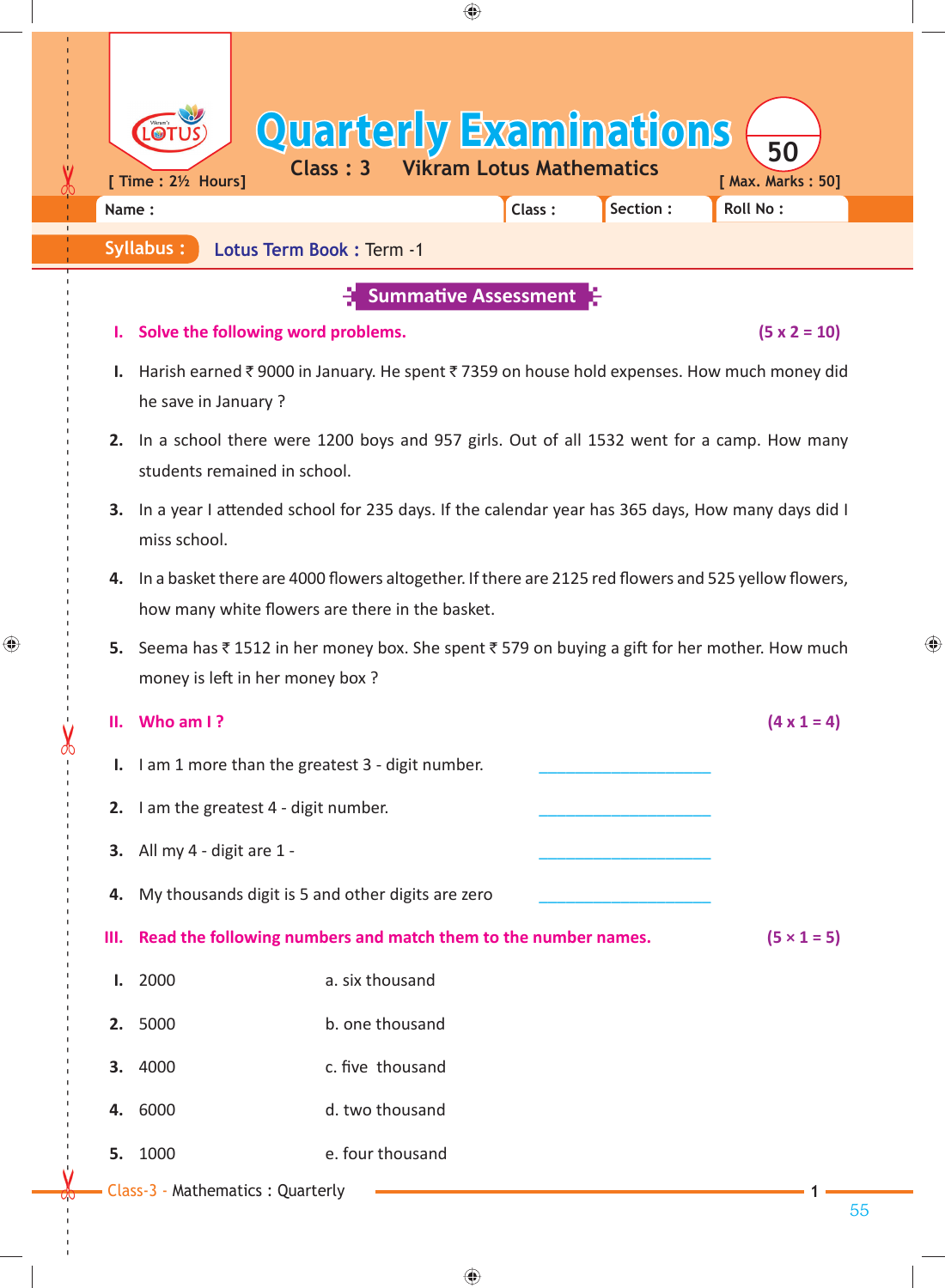|                                                  | IV. What do the following roman numerals stand for?       | $(2 \times 1 = 2)$                                                                      |                              |  |  |  |  |  |  |  |
|--------------------------------------------------|-----------------------------------------------------------|-----------------------------------------------------------------------------------------|------------------------------|--|--|--|--|--|--|--|
|                                                  | <b>I.</b> $XV =$                                          | 2. $L =$                                                                                |                              |  |  |  |  |  |  |  |
| $\frac{1}{2}$ Formative Assessment $\frac{1}{2}$ |                                                           |                                                                                         |                              |  |  |  |  |  |  |  |
|                                                  | I. Find the answer for the following.                     |                                                                                         | $(4 \times 1 = 4)$           |  |  |  |  |  |  |  |
|                                                  | 1. $218 + 0 =$                                            |                                                                                         |                              |  |  |  |  |  |  |  |
|                                                  |                                                           |                                                                                         |                              |  |  |  |  |  |  |  |
|                                                  | <b>3.</b> $935 + 0 =$                                     |                                                                                         |                              |  |  |  |  |  |  |  |
|                                                  | 4. $400 +$ $= 400$                                        |                                                                                         |                              |  |  |  |  |  |  |  |
|                                                  | II. Fill in the missing number.                           |                                                                                         | $(4 \times 1 = 4)$           |  |  |  |  |  |  |  |
|                                                  | <b>I.</b> 292 – $= 292$                                   |                                                                                         |                              |  |  |  |  |  |  |  |
|                                                  | 2. $-491 = 0$                                             |                                                                                         |                              |  |  |  |  |  |  |  |
|                                                  | <b>3.</b> $800 - 201 = 799$                               |                                                                                         |                              |  |  |  |  |  |  |  |
|                                                  | 4. $213 - 0 =$                                            |                                                                                         |                              |  |  |  |  |  |  |  |
|                                                  | III. Subtract the following by arranging them in columns. |                                                                                         | $(2 \times 1 = 2)$           |  |  |  |  |  |  |  |
|                                                  | <b>I.</b> 59 from 79                                      | 2. 13 from 56                                                                           |                              |  |  |  |  |  |  |  |
|                                                  | IV. Write numbers for the given expanded form numbers.    |                                                                                         | $(4 \times 1 = 4)$           |  |  |  |  |  |  |  |
|                                                  | 1. $1000 + 100 + 7$ =                                     |                                                                                         |                              |  |  |  |  |  |  |  |
|                                                  | 2. $6000 + 400 + 90 + 9$ =                                |                                                                                         |                              |  |  |  |  |  |  |  |
|                                                  | <b>3.</b> $3000 + 30 + 3$ =                               |                                                                                         |                              |  |  |  |  |  |  |  |
|                                                  | 4. $2000 + 800 + 20 + 7 =$                                |                                                                                         |                              |  |  |  |  |  |  |  |
|                                                  | V. Insert > or < sign.                                    |                                                                                         | $(8 \times \frac{1}{2} = 4)$ |  |  |  |  |  |  |  |
|                                                  | <b>I.</b> $5123$ _________ 8123                           |                                                                                         |                              |  |  |  |  |  |  |  |
|                                                  |                                                           | 5. 1900 1909                                                                            |                              |  |  |  |  |  |  |  |
|                                                  | 2. 2761 2749                                              | 6. $1673$ 1674                                                                          |                              |  |  |  |  |  |  |  |
|                                                  | 3. 2191 2192                                              | 7. 3219 4129                                                                            |                              |  |  |  |  |  |  |  |
|                                                  | 4. 4489 4492                                              | 8. $4654$ 4163                                                                          |                              |  |  |  |  |  |  |  |
|                                                  |                                                           | - Class-3 - Mathematics : Quarterly <b>Commission Class-3 - Mathematics : Quarterly</b> | $\sim$ 2 $-$                 |  |  |  |  |  |  |  |

 $\bigoplus$ 

 $\bigoplus$ 

56

 $\bigoplus$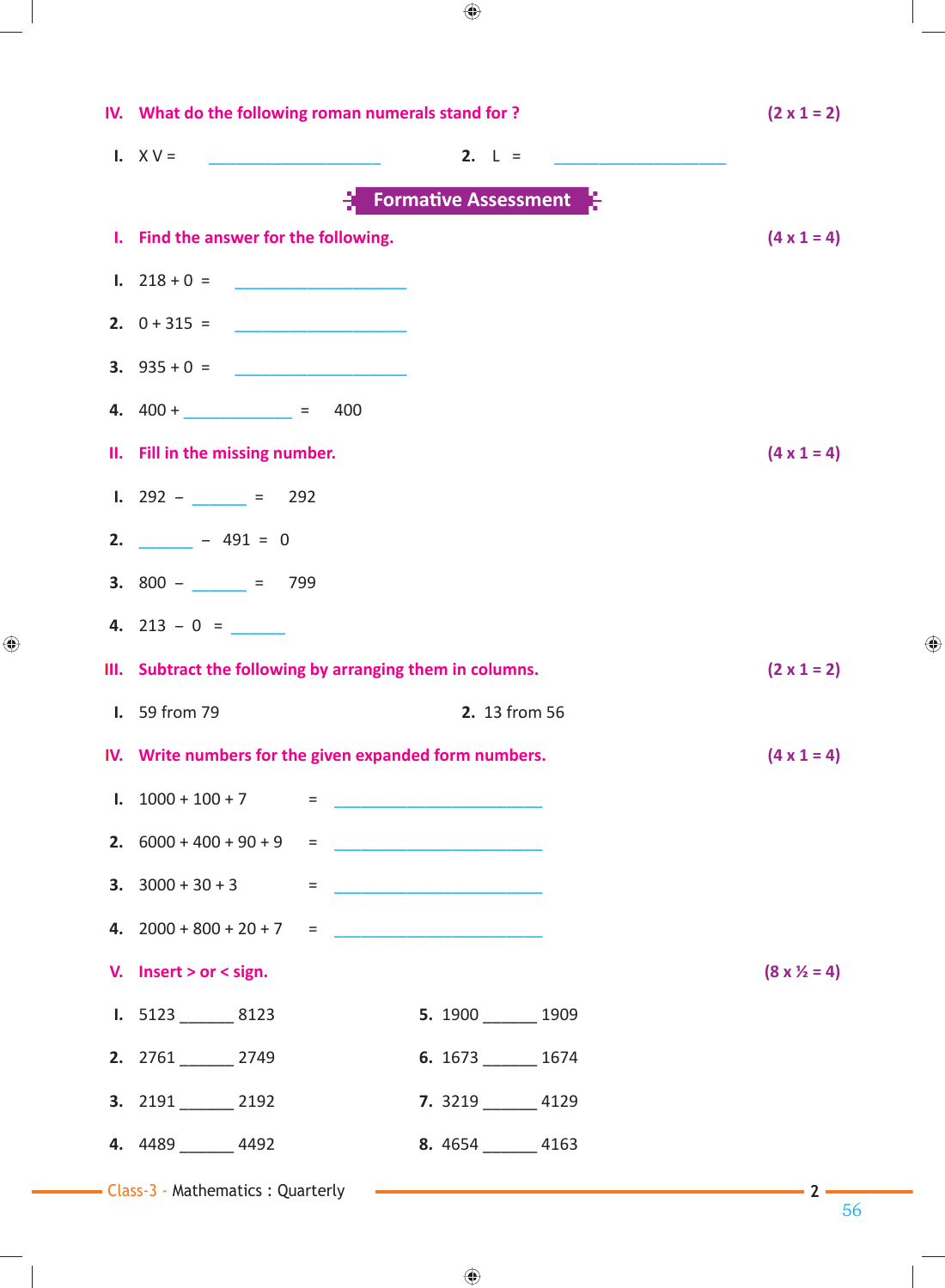|      |                                                            |                |      | VI. Circle the even numbers.          |      |                                           |              |   |              |                    |  |  |                    | (1 M) |
|------|------------------------------------------------------------|----------------|------|---------------------------------------|------|-------------------------------------------|--------------|---|--------------|--------------------|--|--|--------------------|-------|
|      | <b>I.</b> 2131                                             |                | 2419 | 2322                                  | 4796 |                                           |              |   |              |                    |  |  |                    |       |
|      | VII. Write the place value and face of the circled digits. |                |      |                                       |      |                                           |              |   |              | $(5 \times 1 = 5)$ |  |  |                    |       |
|      | 1. 4 3 $(2)$ 1                                             |                |      |                                       |      |                                           |              |   |              |                    |  |  |                    |       |
|      | 2. $1\circled{9}$ 2 3                                      |                |      |                                       |      |                                           |              |   |              |                    |  |  |                    |       |
|      | <b>3.</b> 7 2 3 $\overline{4}$                             |                |      |                                       |      |                                           |              |   |              |                    |  |  |                    |       |
|      | 4. $(1)937$                                                |                |      |                                       |      |                                           |              |   |              |                    |  |  |                    |       |
|      | 5. 2 $(1)$ 9 3                                             |                |      |                                       |      |                                           |              |   |              |                    |  |  |                    |       |
|      |                                                            |                |      | VIII. Addition with three regrouping. |      |                                           |              |   |              |                    |  |  | $(2 \times 1 = 2)$ |       |
| Ι.   | <b>TH</b>                                                  | н              | T    | $\mathbf{o}$                          |      | 2.                                        | <b>TH</b>    | н | Т            | $\mathbf{o}$       |  |  |                    |       |
|      | $\overline{3}$                                             | $\overline{7}$ | 9    | $\overline{3}$                        |      |                                           | $\mathbf{1}$ | 9 | 8            | $\overline{7}$     |  |  |                    |       |
|      | $+1$                                                       | 4              | 8    | 8                                     |      |                                           | $+2$         | 5 | $\mathbf{3}$ | 8                  |  |  |                    |       |
|      |                                                            |                |      |                                       |      |                                           |              |   |              |                    |  |  |                    |       |
| IX.  |                                                            |                |      |                                       |      | Write the given numbers in expanded form. |              |   |              |                    |  |  | $(3 \times 1 = 3)$ |       |
|      |                                                            |                |      | $1.305 =$                             |      |                                           |              |   |              |                    |  |  |                    |       |
|      |                                                            |                |      |                                       |      |                                           |              |   |              |                    |  |  |                    |       |
|      |                                                            |                |      |                                       |      |                                           |              |   |              |                    |  |  |                    |       |
|      |                                                            |                |      |                                       |      |                                           |              |   |              |                    |  |  |                    |       |
| **** |                                                            |                |      |                                       |      |                                           |              |   |              |                    |  |  |                    |       |

 $\leftarrow$ 

 $\frac{1}{2}$ 

 $\bigoplus$ 

 $\frac{1}{\sqrt{2}}$ 

57

 $\bigoplus$ 

**3**